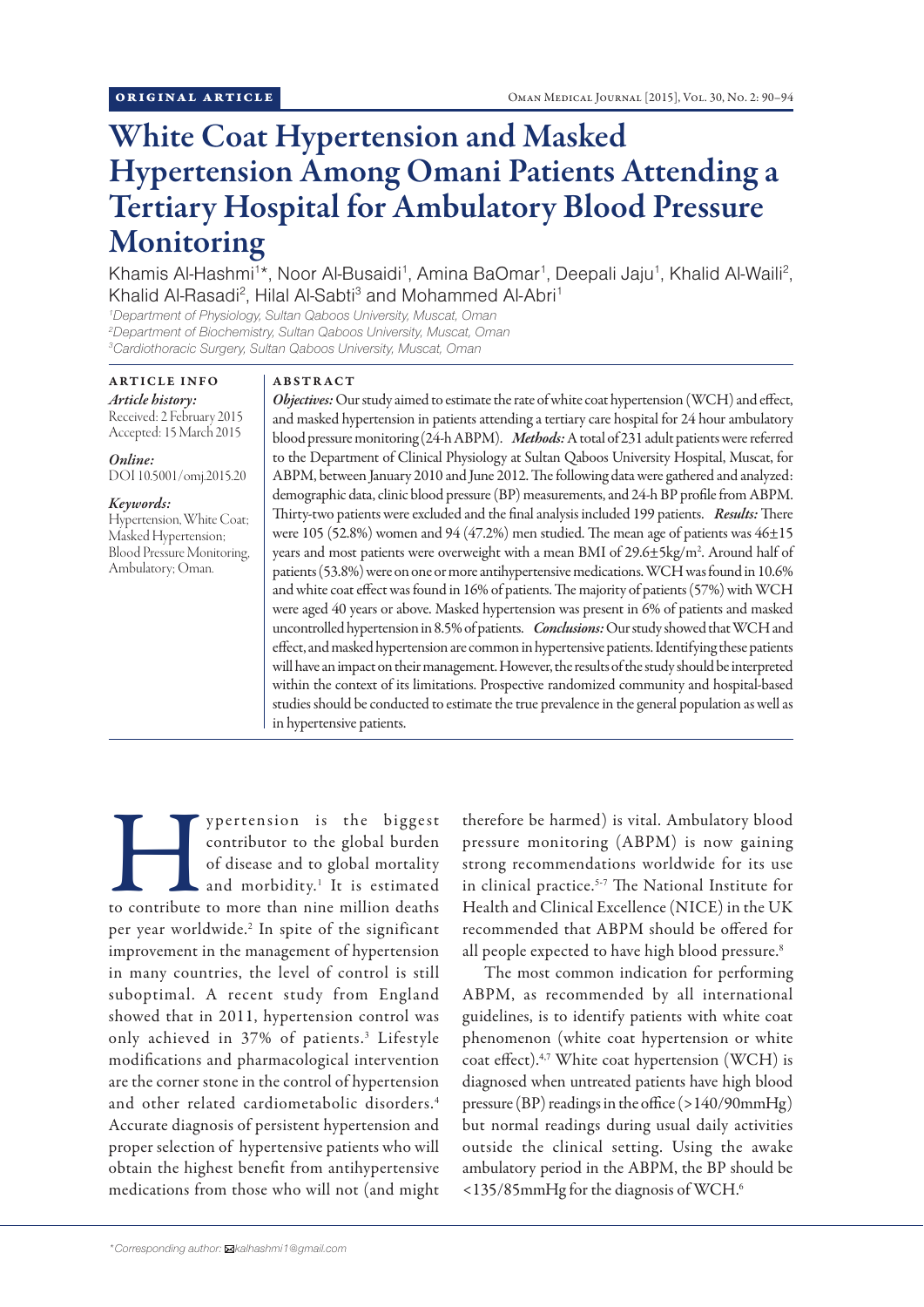The prevalence of WCH varies from 15% to 30% worldwide.<sup>9</sup> It occurs more frequently in women, older patients, non-smokers, pregnant women, and those without evidence of target organ damage.<sup>9-11</sup> Available data suggests that the risk of developing sustained hypertension over a period of five to 10 years is greater in subjects with WCH.<sup>12</sup>

Identification of the white coat effect (WCE), on the other hand, occurs when the office BP is markedly higher than the awake ABPM<sup>6</sup> and it includes untreated and treated hypertensive patients. However, to be clinically important, it was suggested that the office systolic or diastolic BP should be 20mmHg or 10mmHg greater than the awake ABPM, respectively.<sup>6</sup> WCE is a recognizable cause of false resistant hypertension and is often a misleading cause for the severity of hypertension leading to the prescription of unnecessary medications.

Masked hypertension is commonly defined as the presence of a normal office  $BP$  (<140/90mmHg) with an elevated awake mean BP on ABPM  $(≥135/85mmHg).<sup>13</sup>$  This definition excluded patients who have normal awake BP but have high nocturnal BP. Therefore, it was suggested that a mean 24-h BP value ≥130/80mmHg in ABPM should be used to incorporate subjects with nocturnal hypertension.13 For treated hypertensive patients with normal office BP, but persistently elevated ABPM, the term masked uncontrolled hypertension is considered to be more appropriate.<sup>13</sup>

It is a challenging task to suspect subjects with masked/masked uncontrolled hypertension. Recent evidence suggested that masked/masked uncontrolled hypertension is more common in subjects with high cardiovascular risk, those with obstructive sleep apnea and in subjects with normal/ high office BP with asymptomatic organ damage.<sup>12</sup> The prevalence of masked hypertension varies from 8.5–30.4% due to the variation in the definition of masked hypertension and the characteristics and types of populations across studies.12 In a recent study, masked uncontrolled hypertension was identified in 31% of treated patients who had controlled office BP readings.<sup>13</sup>

To the best of our knowledge, there was no study that evaluated WCH and/or WCE, or masked hypertension in the treated or untreated Omani population. Therefore, our study aimed to estimate the magnitude of the WCH/WCE and masked hypertension in patients attending Sultan Qaboos University Hospital (SQUH) for 24 hour ambulatory blood pressure monitoring (24-h ABPM).

## METHODS

This retrospective study included patients attending the Department of Clinical Physiology at SQUH between January 2010 and June 2012 who were referred for 24-h ABPM. All ABPM recordings of adult subjects over 18 years old during this period were reviewed and analyzed.

The ABPM recording was performed using the auscultatory mode of the validated Schiller BR-102 plus (Schiller AG, Switzerland). The ABPM monitor cuff was wrapped around the patient's non-dominant arm between 8:00 and 12:00 hours for a period of 24 hours. It was set automatically to measure and record blood pressure every 30 minutes during the active/ awake period and every 60 minutes during the sleep/ rest period. During the waking period all patients recorded their activities in a dairy. Only ABPM that had at least one reading every hour during the active and resting period were included in the study. The hospital information system was used to obtain the demographic and clinical data as well as the office BP readings. The office BP measurements were carried out by a dedicated nurse using a calibrated, automated BP machine (Datascope Trio, China) after five minutes of rest in a sitting position. The average awake/daytime BP readings in the ABPM were used to identify patients with WCH, WCE, or masked hypertension as follows: untreated subjects with elevated office BP (≥140mmHg systolic and/or ≥90mmHg diastolic) with a normal BP (<135mmHg systolic and <85mmHg diastolic) in the daytime on ABPM were considered to have WCH. Treated patients with an office systolic or diastolic BP 20mmHg or 10mmHg greater than the mean daytime readings on ABPM were considered to have WCE.

Masked hypertension and masked uncontrolled hypertension were diagnosed in the presence of a normal office BP of <140/90mmHg with elevated daytime BP of ≥135/85mmHg on ABPM in untreated and treated patents, respectively.

Our study was approved by the Medical Research Ethics Committee of the College of Medicine and Health Sciences, Sultan Qaboos University, and conducted according to principles of the Helsinki Declaration.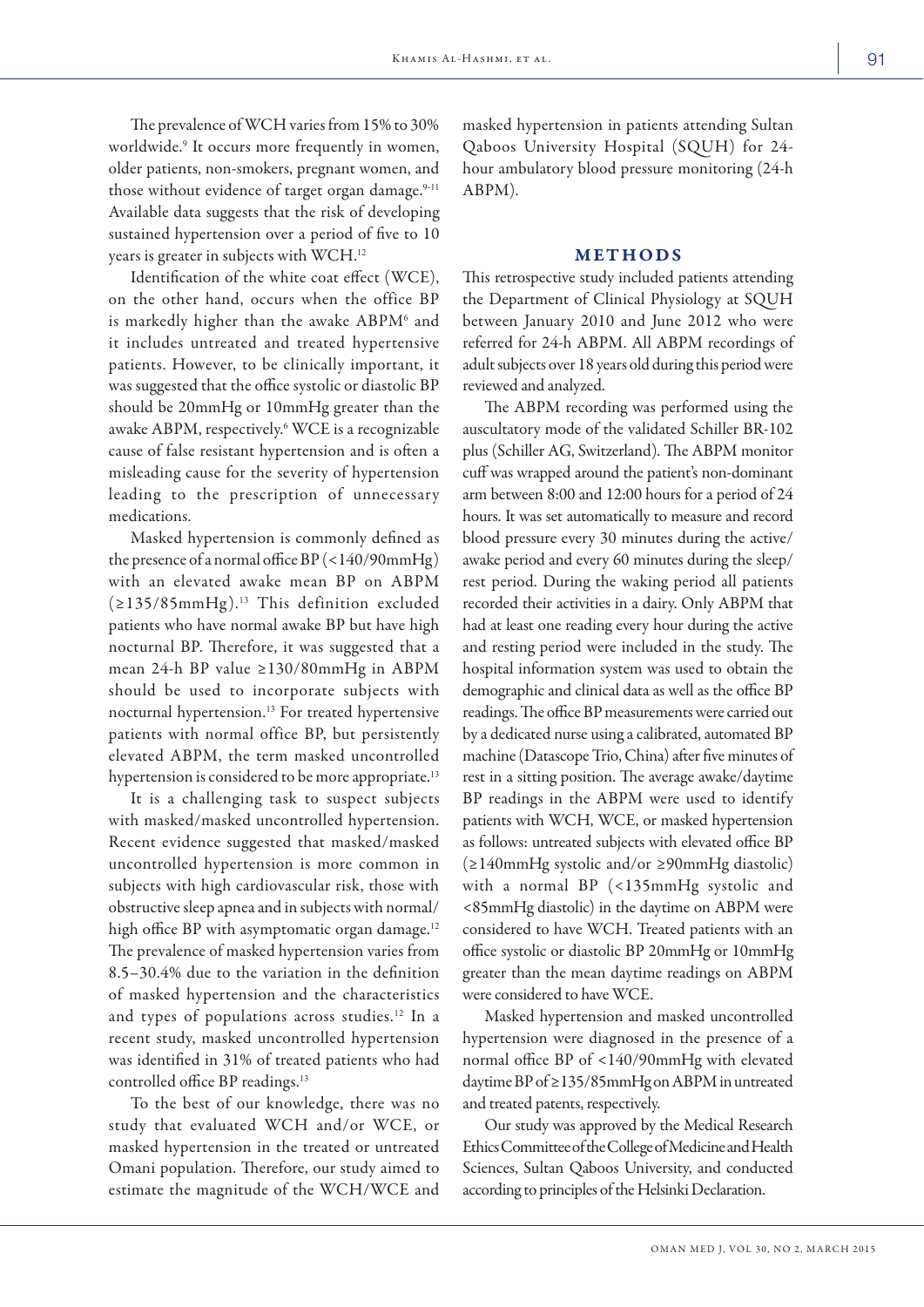Statistical analyses were performed using SPSS, version 19. Descriptive statistics were used to describe subjects' data. For categorical variables, frequencies and percentages were reported. For continuous variables, mean and standard deviation (SD) were presented.

## RESULTS

A total of 231 ABPM reports were analyzed. Thirtytwo reports were excluded because 25 subjects had an invalid number of BP readings and seven subjects were below the age of 18. A total of 199 reports were included in the analysis. There were 105 (52.8%) women and 94 (47.2%) men. Around half of the patients (53.8%) were on one or more antihypertensive medications. Table 1 summarizes the demographic and clinical characteristics of the patients. The mean age was  $46\pm15$  years and most of the patients were overweight with mean BMI of 29.6±5kg/m2 . Table 2 shows the distribution of patients according to BP differences (office vs. active/ daytime ABPM). Thirty-four percent of patients had normal BP readings and 24% had high BP readings both in the office and using ABPM in treated and untreated patients.

WCH was found in 10.6% of patients and WCE in 16% of patients. The majority of patients (57%) with WCH were aged 40 years or above [Figure 1]. In contrast, WCE was more common in patients aged 60 years or more [Figure 2]. Patients with masked hypertension were 6% and those with masked uncontrolled hypertension were 8.5%.

patients (n=199). Variable Mean±SD Age, years  $46\pm15$ BMI,  $\text{kg/m}^2$  29.6 $\pm$ 5 Office SBP, mmHg 146±24 Office DBP, mmHg  $84\pm14$ Average active SBP, mmHg 136±15 Average active DBP, mmHg 82±10

Table 1: Demographic and blood pressure values of

Average resting SBP, mmHg 127±17 Average resting DBP, mmHg 75±11 Average 24-h SBP, mmHg 133±15 Average 24-h DBP, mmHg  $80 \pm 10$ 

*Data are means±standard deviation; BMI=body mass index; SBP=systolic blood pressure; DBP=diastolic blood pressure.*

Table 2: Distribution of subjects according to blood pressure difference (office vs. average active/ daytime ambulatory blood pressure monitoring).

| <b>Blood pressure status</b>     | $n(\%)$   |
|----------------------------------|-----------|
| Normotensive                     | 68 (34.2) |
| Persistent hypertension          | 49(24.6)  |
| WCH                              | 21(10.6)  |
| <b>WCE</b>                       | 32(16)    |
| Masked hypertension              | 12(6)     |
| Masked uncontrolled hypertension | 17(8.5)   |

*WCH= white coat hypertension; WCE=white coat effect.*



Figure 1: Distribution of subjects with white coat hypertension (WCH) according to age. The majority (57%) of subjects were aged  $\leq 40$  years.





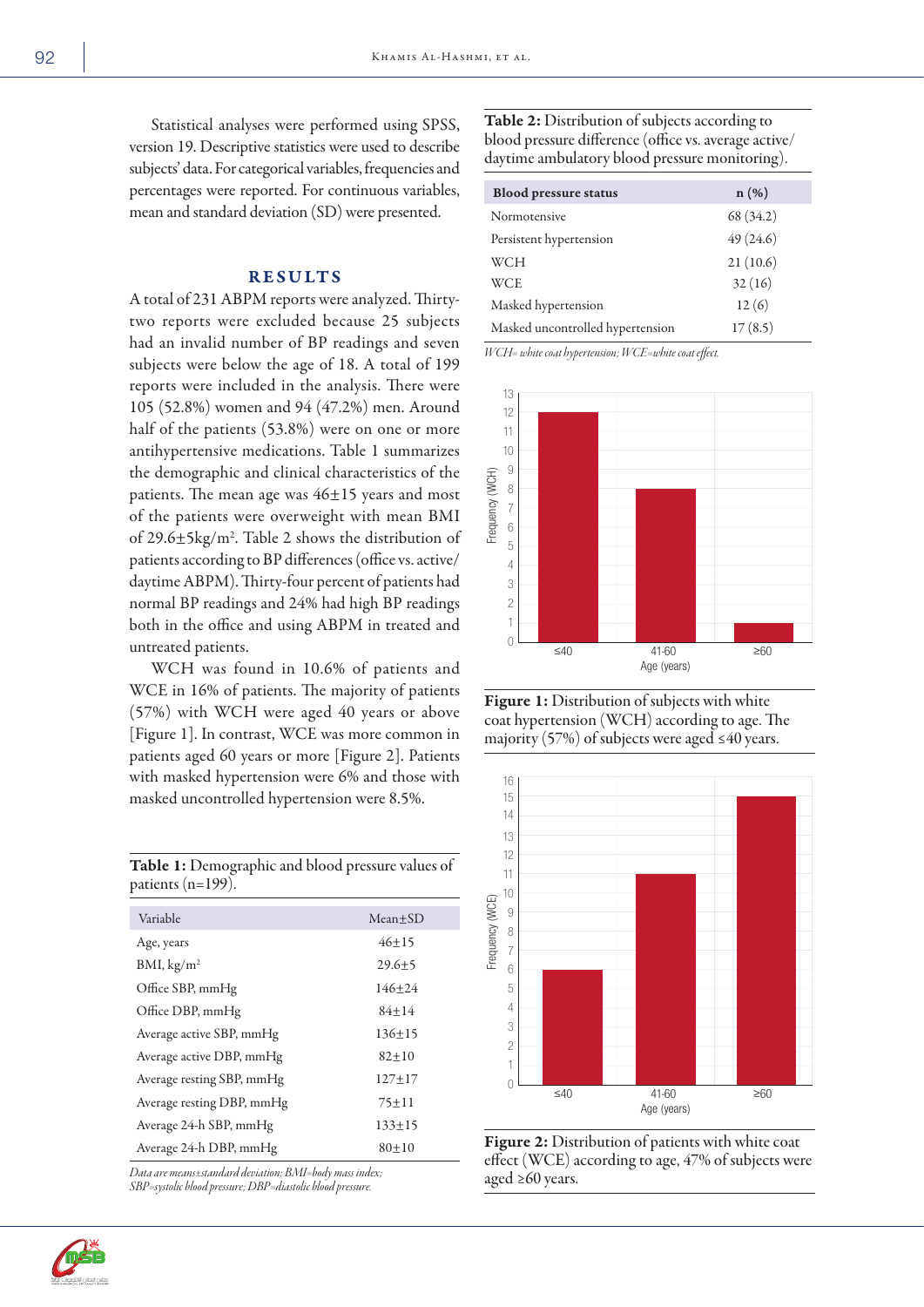## DISCUSSION

This study was proposed to evaluate the magnitude of WCH, WCE and masked/masked uncontrolled hypertension in patients referred for ABPM. It showed that 26.6% of those patients had WCH/ WCE and 14.5% had masked/masked uncontrolled hypertension. White coat phenomenon, which includes WCH and WCE, is not uncommon in clinical practice.<sup>9</sup> Identifying such conditions is critical to avoid subjecting individuals to lifelong unnecessary antihypertensive medications and to have appropriate plans for patients requiring follow-up. Although there is no convincing evidence for pharmacological treatment for WCH, several studies showed that patients with WCH are at higher risk of developing sustained hypertension and to be associated with target organ damage.12 It was also shown that WCH carries a higher risk for cardiovascular mortality than prehypertension.<sup>14</sup> Patients referred for ABPM to the Department of Clinical Physiology, SQUH, came from primary care clinics as well as specialized hypertension, cardiology, endocrinology, and nephrology clinics. Therefore, the subjects included in our study provided a good representation of the hypertensive population.

Our study showed that 10% of subjects had WCH with an office BP of ≥140/90mmHg and an active/awake BP in ABPM of <135/85mmHg. The majority of patients were aged 40 years or less. In a previous study by Farhan et al,<sup>15</sup> suspected WCH was an indication for a request of APBM in 10.6% of referred patients. However, the aim of their study was to evaluate the use of ABPM in risk assessment and management of hypertensive patients, and there was no intention to identify the magnitude of WCH.

The rate of WCH in our study is slightly lower than the prevalence reported in other studies which ranged from 15-30%.<sup>9</sup> Nevertheless, the term WCH and WCE were used interchangeably in the literature and many of the studies actually reported the prevalence of both WCH and WCE together, therefore the rate of white coat phenomenon in our study would be 26.6% and this is in agreement with previously reported values. Contrary to other studies that showed that WCH was common in older patients, our study indicated that WCH was more common in younger subjects. This could be attributed to selection bias, as physicians tend to request APBM for younger patients more than older patients before starting them on antihypertensive medication.

In contrast to other studies, in our study WCE was more common in older patients. However, as the sample size in our groups was small our results should be interpreted with caution.

Several lines of evidence, including metaanalyses, showed that patients with masked hypertension had a similar or even higher risk of cardiovascular events as patients with sustained hypertension. We used the awake ABPM to identify patients with masked hypertension because it is the most widely used and accepted method.12,13 Other studies suggested mean 24-h ABPM as an alternative.<sup>12,13</sup>

Based on awake APBM definition, masked hypertension/masked untreated hypertension were identified in 14.6% of our studied population. This may have underestimated the correct rate, as some patients may have only nocturnal high BP, which we did not consider in our study, and we used only daytime ABMP data. The prevalence of masked hypertension varies between studies based on whether individuals are taking antihypertensive medications. In other words, studies reporting the prevalence of masked and masked untreated hypertension as one entity. The prevalence of masked hypertension varies in studies from 8.5% to 30.4%. This is mainly due to the heterogeneity in the definition used in the studies.12 In studies using a similar definition and cut off values for awake BP that we used in our study, the prevalence ranged from 12% to 19.7% which is very close to our findings.16 Unlike WCH, masked hypertension is not a common indication for requesting ABPM. The exact indication for requesting ABPM in our study was not investigated. However, we could speculate that those patients had target organs damage, hypotensive symptoms, or BP variability. A significant number of those patients might have had obstructive sleep apnea and ABPM was requested to exclude nocturnal hypertension, which is common in this condition.<sup>17</sup>

The results of our study should be interpreted within the context of its limitations. The sample size was relatively small and the number of subjects in the different age groups was also small. Subjects included in the study were those referred for ABPM and although it included patients from primary care clinics our finding should not be extrapolated to reflect the prevalence in general population. Additionally, the diagnosis of